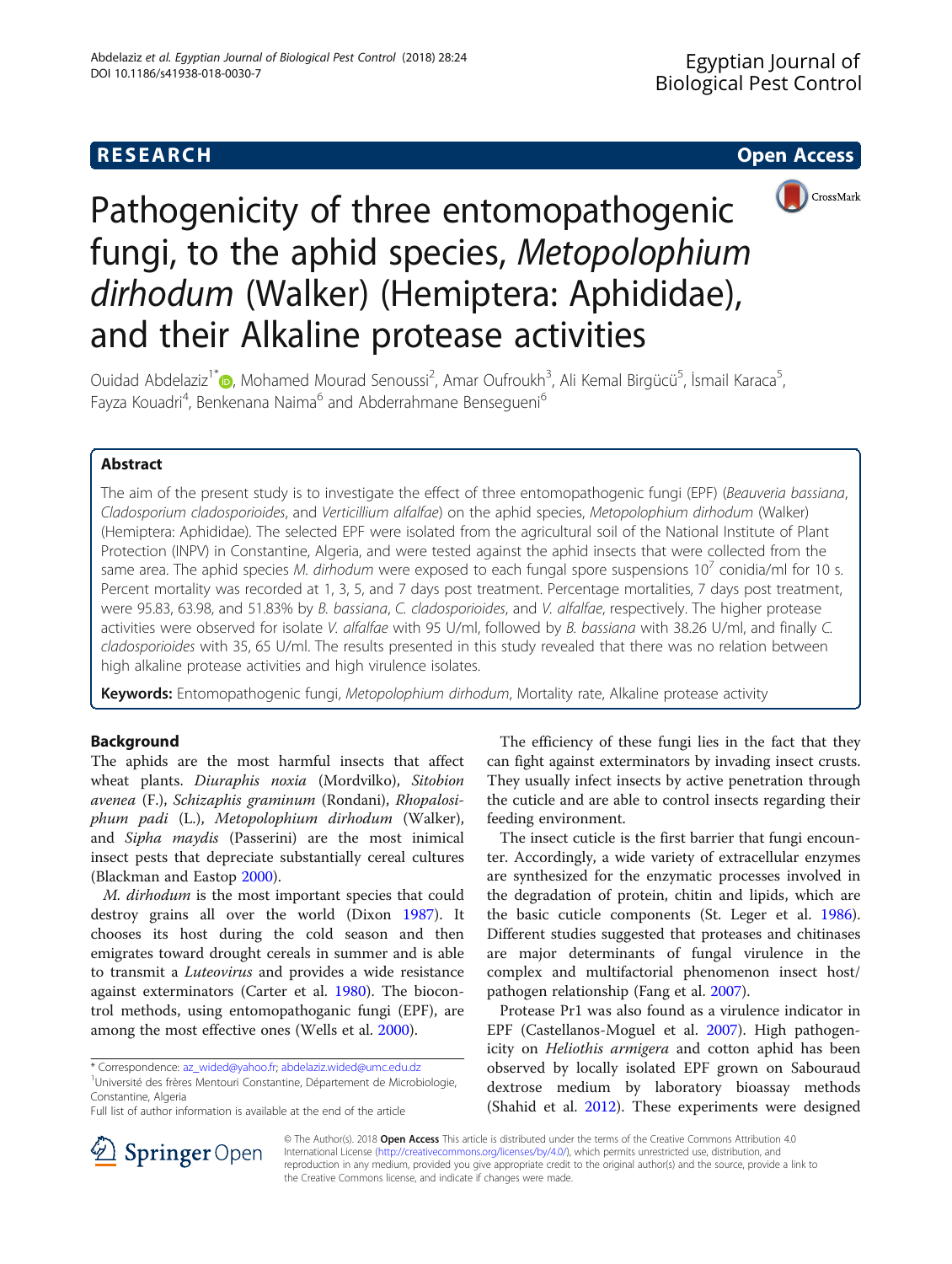to check similarities at the level of virulencedetermining factors. VCP1 (VCP1 as abbreviation means "Verticillium chlamydosporium") serine-like protease virulence factors, which are pathogenic toward both Heliothis and aphids, were grown in liquid medium at a large scale (Shahid et al. [2003\)](#page-4-0).

The activities of protease have been determined in M. anisopliae var. anisopliae, B. bassiana, and Verticillium lecanii when grown on the cuticle of the locust Schistocerca gregaria (St. Leger et al. [1986\)](#page-4-0).

Thereby, the main objective of the present study was to evaluate the most effective fungi against M. dirhodum and the production of an alkaline protease using Locust meal of Ocneridia voleximii (Pamphaginae, Orthoptera) as a basal substrate, which suggested to select the most widespread strains for biological control of aphids.

# Materials and methods

# Insects' rearing

Metopolophium dirhodum was collected from a wheat variety (Cirta HD.122) (Triticum eastivum L.). The aphid was cultured on wheat for several generations, before the commencement of the experiment, at the National Institute of Plant Protection' suburb (INPV) of Constantine-Algeria.

# Fungal isolates

The virulence of three fungal isolates (Beauveria bassiana, Cladosporium cladosporioides, and Verticillium alfalfae) was tested. The fungi used in this study were isolated from an agricultural soil of the INPV. Isolation of EPF was determined according to the method described by (Vinayaga Moorthi et al. [2015](#page-4-0)), with minor modification. One gram (1 g) of the soil was diluted in 9 ml of distilled water, and then, 100 μl of the dilutions (10−<sup>3</sup> , 10−<sup>4</sup> , 10−<sup>5</sup> ) was planted in Potatoes Dextrose Agar (PDA: 200 g potatoes, 20 g D. Glucose, and 20 g Agar), supplemented with Chloramphenicol (10 mg/1 L).The dishes were incubated for 2 weeks at 28 °C. The macroscopic and microscopic of resultant fungal growths were compared in terms of taking into account the standard description of mycelium and spore (De Hoog [1972;](#page-4-0) Samson et al. [1988\)](#page-4-0).

# Pathogenicity bioassay

The aphids were immersed for 10 s in each fungal suspension, which was prepared at the concentration  $(1.10<sup>7</sup>$ conidia/ml) of sterile distilled water and supplemented with a drop of Tween 80 (0.05%). Dishes were kept at room temperature of 25 °C and 60% R.H. The mortality rates of the aphids were evaluated on 1st, 3rd, 5th, and 7th day after inoculation. All the treatments were repeated six times. Obtained data were analyzed. Tukey test was applied after one-way ANOVA for numbers of live individuals, using SPSS<sup>®</sup> for data analysis (version 17.00 Software. 2006 [SPSS.Inc.Chicago.il,](http://spss.inc.chicago.il) USA). The percentage effects of the three fungal isolates were calculated and corrected by Abbott's [\(1925\)](#page-4-0) formula:

# Abbott's corrected mortality $\% =$

```
\frac{\text{(mortality in control-mortality in treatment)}}{1} \times 100mortality in control
```
# Enzymes' essays

# Screening for protease enzyme production

The three EPF (B. bassiana, C. cladosporioides, and V. alfalfae) were tested for their ability to produce the protease enzyme. Caseins hydrolysis was added to 20% of agar and then 0.2% of skimmed milk (called Candia) was also added to the agar plates (Larsen et al. [1998](#page-4-0)). The plates were then incubated at 28 °C for 3 days. The enzyme activity was indicated by the formation of a clear zone around the colonies.

### Fungi and inoculum's preparation

The tested fungal isolates were propagated on PDA medium in plates at 28 °C. After 2 weeks, the plates were scraped with 10 ml of sterile water that contained 0.05% Tween 80. The spore suspension was adjusted to the desired concentration  $(10^7 \text{ conidia/ml})$  after counting with Malassez cell.

#### Fermentation condition

The culture medium used for production of alkaline protease was carried out by using Locust meal of Ocneridia voleximii (Pamphaginae: Orthoptera) which is considered as a basic substrate provided by the laboratory of biosystems and ecology of Arthropod at Mentouri Brothers University of Constantine, Algeria. Locust material was dried in shade at room temperature and then ground by using a blender. Two grams of powdered locust was soaked in 50 ml of distilled water. A fungal suspension (1 ml) containing  $10^7$  of conidia/ml was inoculated into Erlenmeyer flasks containing 50 ml of culture medium with an adjusted  $pH$  ( $pH = 4.5$ ). Flasks were kept at 28 °C under agitation at 120 g for 3 days. The mycelia mass was obtained by filtering the content of each flask and then drying it at 105 °C until it reached a constant weight. The filtrate was used as a crude enzyme extract for the enzyme's assay. The experiment was triplicated, and the mean values were calculated.

## Alkaline protease activity

Based on Mechakra et al. [1999](#page-4-0) method, a proteolytic activity assay was done using casein as the substrate. The enzyme activity was determined by incubating 1 ml of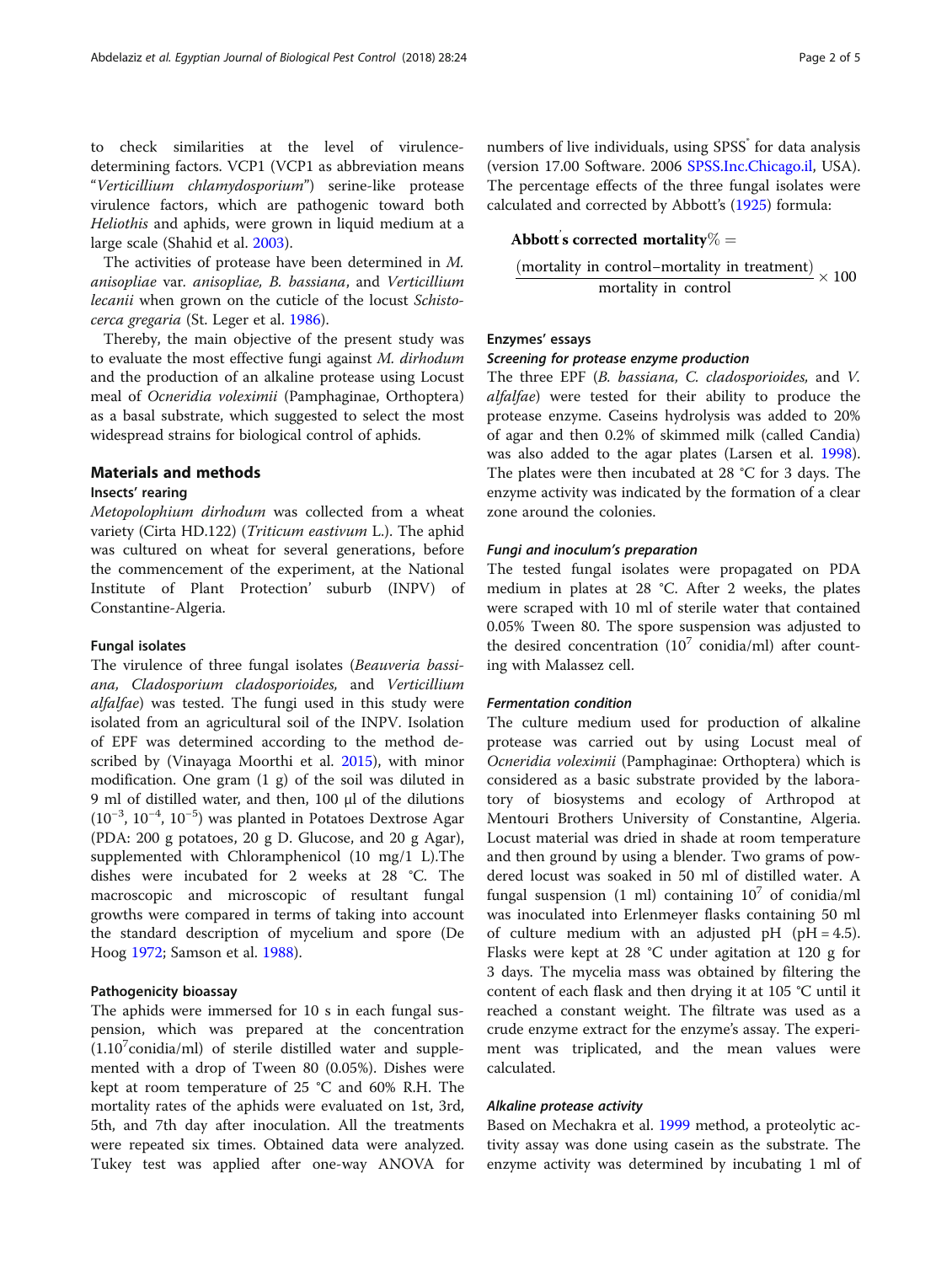crude enzyme extract (EE) with 2.5 ml of casein sodium citrate (0.02 M) and 1.5 ml of Tris-HCl (0.2 M/0.1 M) with  $pH = 8$ . The mixture was incubated for 30 min at 40 °C, and the reaction was stopped by adding 5 ml of Trichloro-acetic (TCA). Thereafter, it left for 30 min in ice. The precipitated casein was then filtered off. 0.5 ml of the filtrate was taken in a test tube with 2.5 ml of NaCO3 in 2% NaOH (0.1 N), and then, 0.25 ml of the follin Ciocalten reagent (1 ml diluted with 3-ml distilled water) was added. A proteolytic activity was determined by the absorbance reading at 750 nm. Blanks of the samples were prepared by adding the TCA before the addition of substrate. Tyrosine was used as standard. One unit of protease activity was defined as the amount of enzyme that produced 1 mM of Tyrosine per minute above conditions. Tyrosine was taken as the standard for all the enzyme assay calculations.

#### Results and discussion

#### Pathogenicity bioassay

As illustrated in Fig. 1, 7 days post treatment, the rate of mortality of M. dirhodum varied relatively between 52 and 96%. The results revealed that B. bassiana had the most effective toxicity (95.83%), followed by C. cladosporioides (63.98%) and then V. alfalfae (51.83%).

The scale values of the population density of M. dirhodum are given in Table [1.](#page-3-0) Aphid population densities at the treatments with the fungal isolates were compared with control at 1, 3, 5, and 7 days post treatment. Before treatment, the population densities were not significantly different at any treatment. The lowest population densities (1.00 and 0.017 individuals) were recorded on B. bassiana at 5 and 7 days post treatment, respectively, while the highest ones (2.67 and 1.67 individuals) were observed on V. alfalfae on the same dates. The respective population densities on C. cladosporioides were (2.33 and 1.33 individuals) at 5 and 7 days post treatment.

All isolates produced different mortality values among treatment; the highest mortality value was obtained on 7 days post treatment  $(F_{7\text{DAA}} = 32.698, df = 3, p \le 0.00)$ .

The results' statistics in 3rd and 5th were significant  $[(F_{3DAA} = 8.333, df = 3, p \le 0.001); (F_{5DAA} = 14.556, df = 3,$  $p \leq 0.00$ ].

More than 750 fungal species were reported as potent agents against insect propagation (Gillespie et al. [1998](#page-4-0)). Saranya et al. [\(2010\)](#page-4-0) stated that C. cladosporioides caused 77.50% mortality in Aphis craccivora (Koch) at a concentration of  $10^8$  conidia/ml. B. bassiana killed 96% of the aphids within 7 days after application. These results corroborate those of Murerwa et al. [\(2014](#page-4-0)) who reported that B. bassiana developed a considerable activity against M. dirhodum, and the mean mortalities ranged from 84 to 90% 10 days after application. Bensaci et al. ([2015](#page-4-0)) revealed that the maximal mortality rate of C. oxysporum against Aphis fabae was 67.90% at the concentration of  $10^8$  conidia/m.

On the contrary, Abdel-Baky and Abdel-Salam [2003](#page-4-0)showed that the maximal mortality rates of Cladosporium spp. on Aphis gossypii and Aphis craccivora were 37.5 and 38%, respectively, 3 days after application with a concentration of  $10^6$  conidia/ml.

In the present study, the results that describe the effect of V. alfalfae on aphids were approximately similar to those reported by Chavan et al. ([2008](#page-4-0)). Their results showed that the efficacy of *V. locanii* was high in a sense that they had an immense mortality rate ranged between 68.23 and 89.54% on aphids.

### Alkaline protease activity

The screening of fungi in order to determine their protease activity was carried out by hydrolysis on Agar plates that contain 0.2% Skim milk in 20% agar. After incubation at 28 °C for 7 days, the enzyme activities were detected by the appearance of a zone around the fungal colonies. V. alfalfae showed the highest zone around the colony with  $\phi = 5.1$  cm, followed by C. cladosporioides with  $\phi = 2$  cm, and then *B*. bassiana with  $\phi = 1.3$  cm (Fig. [2](#page-3-0)).

Alkaline protease activity in the culture of locust meal of O. volexemii was detected at 28 °C for 3 days. The higher protease activities were observed for V. alfalfae

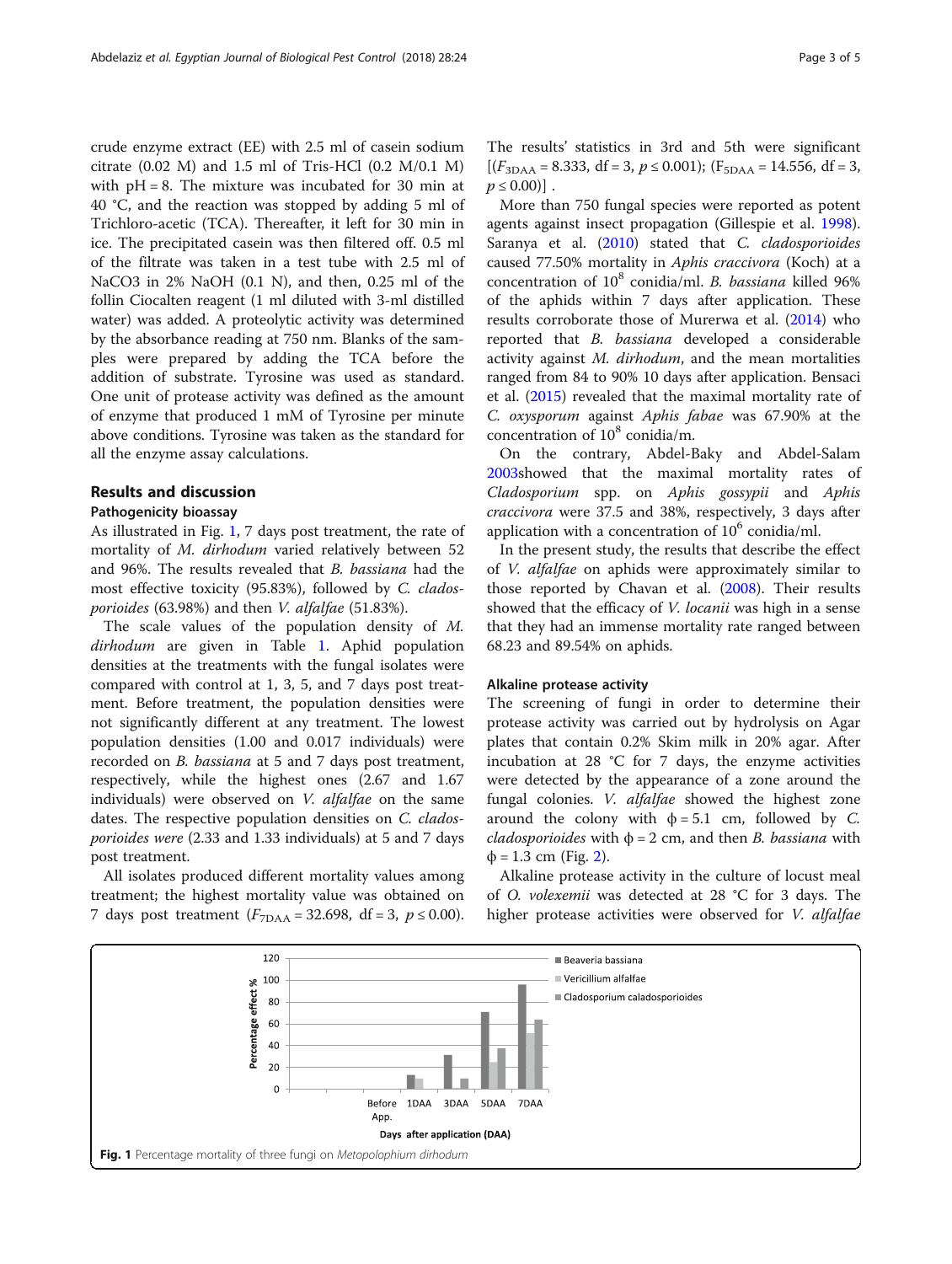| Fungal isolates              |                              | Days post treatment     |                                |                               |                              |
|------------------------------|------------------------------|-------------------------|--------------------------------|-------------------------------|------------------------------|
|                              | Pre-tre atment               | 1st                     | 3rd                            | 5th                           | 7th                          |
| Beauveria bassiana           | $5.00 + 0.00^a$              | $4.33 + 0.21^b$         | $3.17 + 0.17^{\circ}$          | $1.00 + 0.37^{\circ}$         | $0.017 + 0.17^{\circ}$       |
| Cladosporium cladosporioides | $5.00 \pm 0.00$ <sup>a</sup> | $5.00 \pm 0.00^{\rm b}$ | $4.17 \pm 0.17$ <sup>abc</sup> | $2.33 \pm 0.33^b$             | $1.33 \pm 0.33^c$            |
| Verticillium alfalfae        | $5.00 \pm 0.00$ <sup>a</sup> | $4.5 + 0.22^b$          | $4.5 \pm 0.34$ <sup>ab</sup>   | $2.67 \pm 0.21$ <sup>ab</sup> | $1.67 + 0.21$ <sup>bc</sup>  |
| Control                      | $5.00 \pm 0.00^a$            | $5.00 \pm 0.00^a$       | $4.67 \pm 0.21$ <sup>a</sup>   | $3.67 + 0.21$ <sup>a</sup>    | $3.50 \pm 0.22$ <sup>a</sup> |
| $P$ value                    | <b>NS</b>                    | 0.000                   | 0.000                          | 0.000                         | 0.000                        |
| S.E.M                        | 0.00                         | 0.062                   | 0.23                           | 0.21                          | 0.26                         |

<span id="page-3-0"></span>Table 1 The scale values of the population density of Metopolophium dirhodum

 $a,b,c$ , means, with different superscripts within a same line, are significantly different according to Tukey's HSD multiple range test ( $P < 0.05$ ).

P probability, S.E.M standard error mean. NS not significant

with 95 U/ml, followed by B. bassiana with 38.26 U/ml, and then C. cladosporioides with 35, 65 U/ml.

The pH of the medium showed a large change in the case of isolates V. alfalfae (7.89), B. bassiana and C. cladosporioides (6.92) knowing that the initial pH was adjusted to 4.5.

This increase is explained by the release of alkaline molecules such as the ammonia that results from the degradation of proteins and leads to the decreases of the production of organic acids. This indicates also that the strains had certainly used the locust meal of O. vloximii, differently, and as the only source of carbon in the protein production. In effect, the variations of pH are considered as indicators of change in the metabolic process, including enzymes (Sandhya et al. [2005\)](#page-4-0).

Extracellular proteases were even found in the insect haemolymph (Shimizuy et al. [1993\)](#page-4-0). An immense variation in the protease activity was observed among the B. bassiana, C. cladosporioides, and V. alfalfae. A level of protease was observed in V. lecanii, and the highest levels were produced, solely, in cuticle substrate. Insect cuticle stimulated the protease production by both V. locanii and V. alboatum and with the adaptation of Verticillium spp. The protease production occurred in the insect cuticle that does not require substantial changes in the regulatory conditions of protease expression genes. These results are similar to those reported by (Barranco-Florido et al. [2002\)](#page-4-0) when the proteolytic was lower submerged fermentation (cuticule of Sphenarium purpurascens, 20 g/l;  $(NH_4)_2$  SO<sub>4</sub>,3 g/l; MgSO<sub>4</sub>, 0.6 g/l; NaCl, 0.5 g/l;  $KH_2PO_4$ , 10 g/l). They were 66.35 and 92% lower for proteolytic in the strains V. lecanii ATCC26854, ATCC 46578 and wild strain (WS).

In the present study, the protease activity by B. bassiana (38.26 U/ml) was approximately similar to those reported by Ito et al. [\(2007](#page-4-0)), demonstrating high protease activity on the 5th day of culture in B. bassiana. The time for maximum protease production does not necessarily depend upon the media constituents. Kucera ([1971\)](#page-4-0) observed high amounts of protease release 3 days after inoculation with different nitrogen sources. Proteolytic activity of B. bassiana is influenced by the culture age. This is probably due to the nutrient limitation or the autolysis of the culture (Braga et al. [1999](#page-4-0)).

Fungal pathogenesis of insect is related to many different factors such as hosting, parasitizing, and the environment as well. In the initial contact between fungus and insect, after the adhesion process, the penetration of the fungal pathogen into cuticle depends relevantly on the action of the enzymatic activities (St. Leger et al. [1987](#page-4-0)).

Jakovljević [\(2016\)](#page-4-0) found that the alkaline protease activities of C. cladosporioides were enhanced by the addition of pollutant for 56.88% in in Czapek-Dox liquid nutrient medium with the addition of 0.5%.

# Conclusion

Under the present experimental conditions, the results revealed that there was no relationship between a high alkaline protease activity and high virulence isolates. B. bassiana had the most effective toxicity (95.83%) but the high alkaline protease activity was observed in V. alfalfae (95 U/ml). Many factors influence directly and